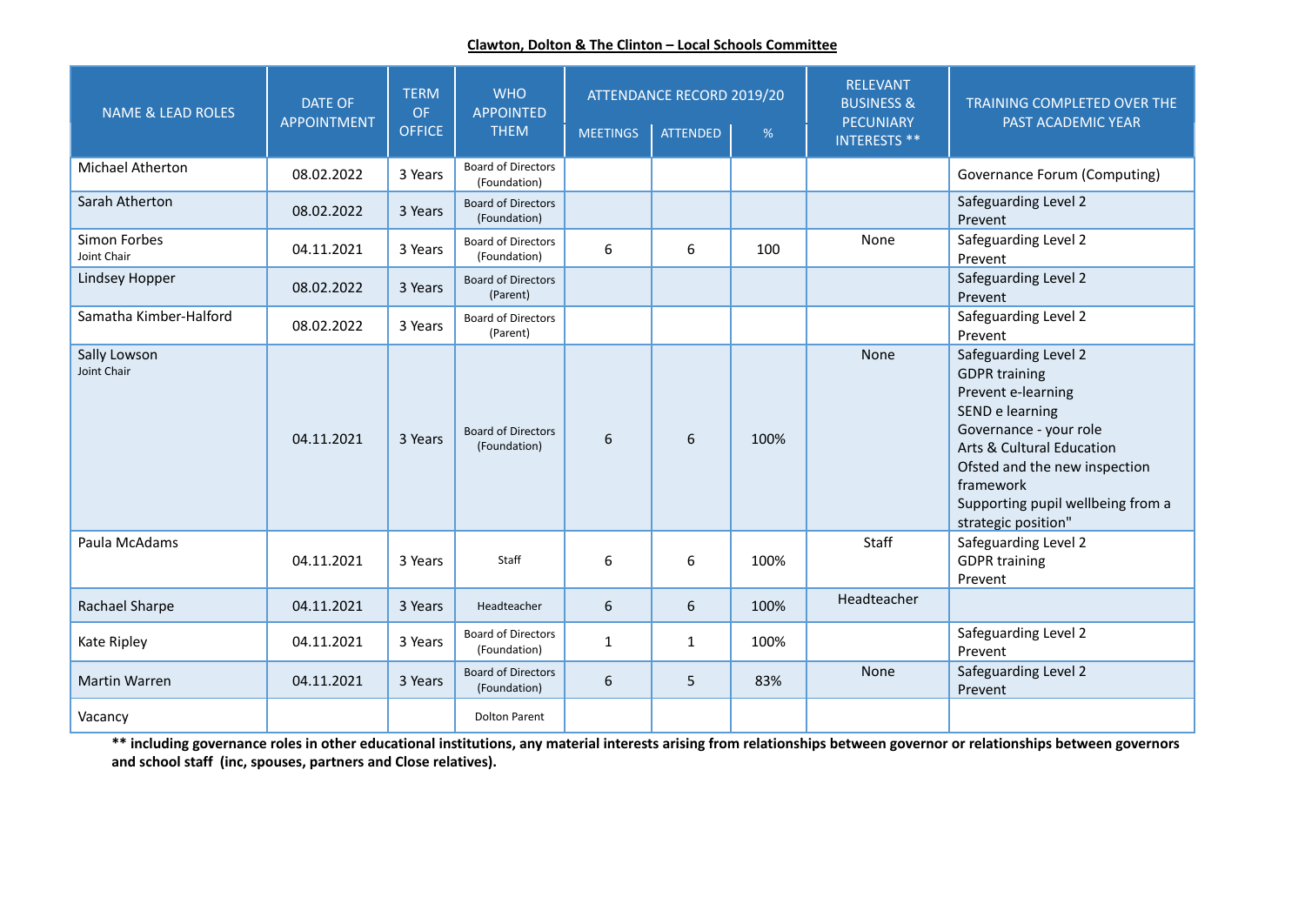## **Members who have left within the last 12 months - Tritons**

| NAME & LEAD ROLES                        | <b>DATE OF</b><br><b>APPOINTMENT</b> | Date of<br>Resignation | <b>WHO</b><br><b>APPOINTED</b><br><b>THEM</b> | ATTENDANCE RECORD 2019/20 | <b>RELEVANT</b><br><b>BUSINESS &amp;</b><br><b>PECUNIARY</b><br><b>INTERESTS **</b> | <b>TRAINING COMPLETED OVER THE</b><br><b>PAST ACADEMIC YEAR</b> |
|------------------------------------------|--------------------------------------|------------------------|-----------------------------------------------|---------------------------|-------------------------------------------------------------------------------------|-----------------------------------------------------------------|
| Amanda Allin (Associate)<br>Safeguarding | 04.11.2021                           | 03.05.2022             | Board of<br>Directors                         |                           | Employed by<br>Dartmoor Multi<br>Academy Trust                                      | Safeguarding Level 2<br>Prevent                                 |

**Members who have left within the last 12 months - Clinton and Dolton**

| <b>NAME &amp; LEAD ROLES</b>                                        | <b>DATE OF</b><br><b>APPOINTMENT</b> | Date of<br>Resignation | <b>WHO</b><br><b>APPOINTED</b><br><b>THEM</b> | ATTENDANCE RECORD 2019/20 |          |              | <b>RELEVANT</b><br><b>BUSINESS &amp;</b><br><b>PECUNIARY</b><br><b>INTERESTS **</b> | <b>TRAINING COMPLETED OVER THE</b><br><b>PAST ACADEMIC YEAR</b>                                                                        |
|---------------------------------------------------------------------|--------------------------------------|------------------------|-----------------------------------------------|---------------------------|----------|--------------|-------------------------------------------------------------------------------------|----------------------------------------------------------------------------------------------------------------------------------------|
| Wendy Conaghan<br>Chair<br>Safeguarding Lead<br>Ethos<br>Curriculum | 01/11/2018                           | 16/04/2021             | Board<br>(Foundation)                         | 6                         | 6        | 100%         | None                                                                                | <b>Governor Induction Training</b><br>Diocese Governor Induction<br>Safeguarding Level 2<br><b>GDPR</b> training<br>Prevent e-learning |
| lan Gibbons                                                         | 08/12/2020                           | 14.07.2021             | Board<br>(Foundation)                         | $\Omega$                  | $\Omega$ | $\mathbf{0}$ | None                                                                                |                                                                                                                                        |
| Rachael Hoey                                                        | 22/09/2020                           | 15.10.2021             | Parent<br>Election                            |                           | $\Omega$ | 0            | None                                                                                |                                                                                                                                        |
| Nicola Knight<br>Ethos<br><b>Curriculum</b>                         | 01/11/2018                           | 20/01/2021             | Board<br>(Foundation)                         | 6                         | 5        | 100%         | None                                                                                | <b>Governor Induction Training</b><br>Diocese Governor Induction<br>Safeguarding Level 2<br><b>GDPR training</b>                       |

**Members who have left within the last 12 months - Clawton**

| <b>NAME &amp; LEAD ROLES</b> | <b>DATE OF</b><br><b>APPOINTMENT</b> | Date of<br>Resignation | <b>WHO</b><br><b>APPOINTED</b><br><b>THEM</b> |                 | ATTENDANCE RECORD 2019/20 |    | <b>RELEVANT</b><br><b>BUSINESS &amp;</b><br><b>PECUNIARY</b><br><b>INTERESTS **</b> | TRAINING COMPLETED OVER THE<br><b>PAST ACADEMIC YEAR</b> |
|------------------------------|--------------------------------------|------------------------|-----------------------------------------------|-----------------|---------------------------|----|-------------------------------------------------------------------------------------|----------------------------------------------------------|
|                              |                                      |                        |                                               | <b>MEETINGS</b> | <b>ATTENDED</b>           | %  |                                                                                     |                                                          |
| Alison Sharpe                | 01.10.2019                           | 12.10.2021             | Board of<br>Directors                         | 6               | 4                         | 66 | None                                                                                |                                                          |
| Stephen Isaac                | 01.10.2019                           | 15.03.2021             | Parent                                        |                 | 6                         | 86 | Partner employed<br>as a Teaching<br>Assistant                                      |                                                          |